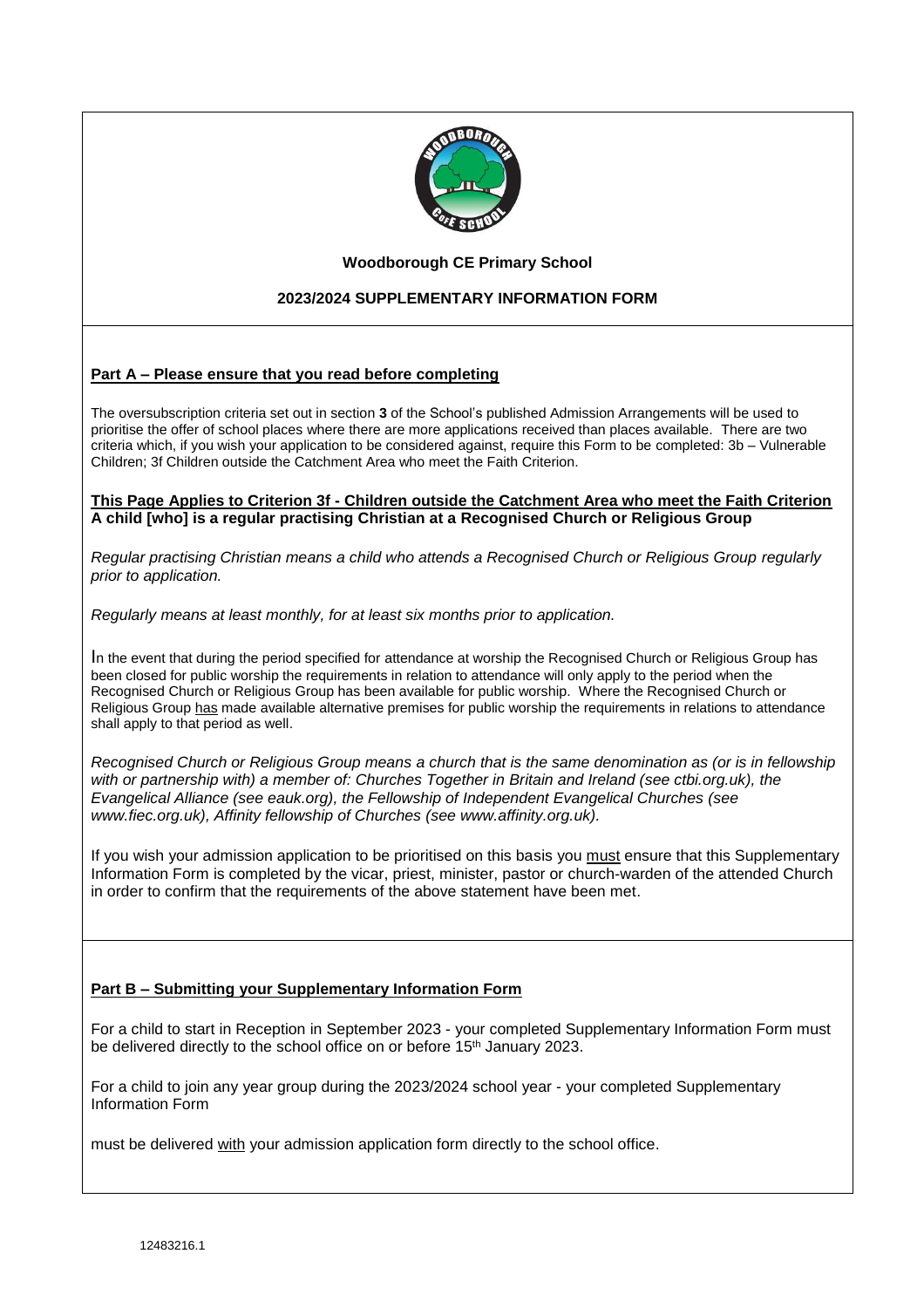| Part C – Declaration to be made by vicar, priest, minister, pastor or church warden |  |  |
|-------------------------------------------------------------------------------------|--|--|
|                                                                                     |  |  |

I have consulted with the local church leadership team and can confirm that

……………………………………………………………. (enter child's name)

attends.…………………………………………………... Church and has done so at least monthly for the last 6 months.

**Signed**……………………………………………………

**Print name**……………………………………………….

**Position**…………………………………………………..

**Date**……………………………………………………….

**Note:** The church leadership team includes clergy, church wardens and those responsible for Sunday School

# **Woodborough CE Primary School**

# **2023/2024 SUPPLEMENTARY INFORMATION FORM – Vulnerable Children**

### **Part A – Please ensure that you read before completing**

The oversubscription criteria set out in section **3** of the School's published Admission Arrangements will be used to prioritise the offer of school places where there are more applications received than places available. There are two criteria which, if you wish your application to be considered against, require this Form to be completed: 3b – Vulnerable Children; 3f Children outside the Catchment Area who meet the Faith Criterion. **This Page Applies to Criterion 3b – Vulnerable Children**

A child is eligible in this category where the child has an identified social or medical need.

Medical need means where written evidence has been provided from a senior clinical medical officer or the child's general practitioner / specialist showing that the child's condition would make it detrimental to the child's health not to admit him/her to the School. This may include written evidence where the parent has a medical need and/or disability which would make it detrimental for the child to attend a different school; this may be supported by evidence of the child as a young carer. Evidence to be relied upon must be submitted with the Supplemental Information Form and sent to the School on or before 15<sup>th</sup> January 2023.

Social Need means where the child is of confirmed refugee status. Written evidence of this from the home LA must be submitted with the Supplemental Information Form and sent to the School on or before 15th January 2023.

#### **Part B – Submitting your Supplementary Information Form**

For a child to start in Reception in September 2023 - your completed Supplementary Information Form must be delivered directly to the school office on or before 15<sup>th</sup> January 2023.